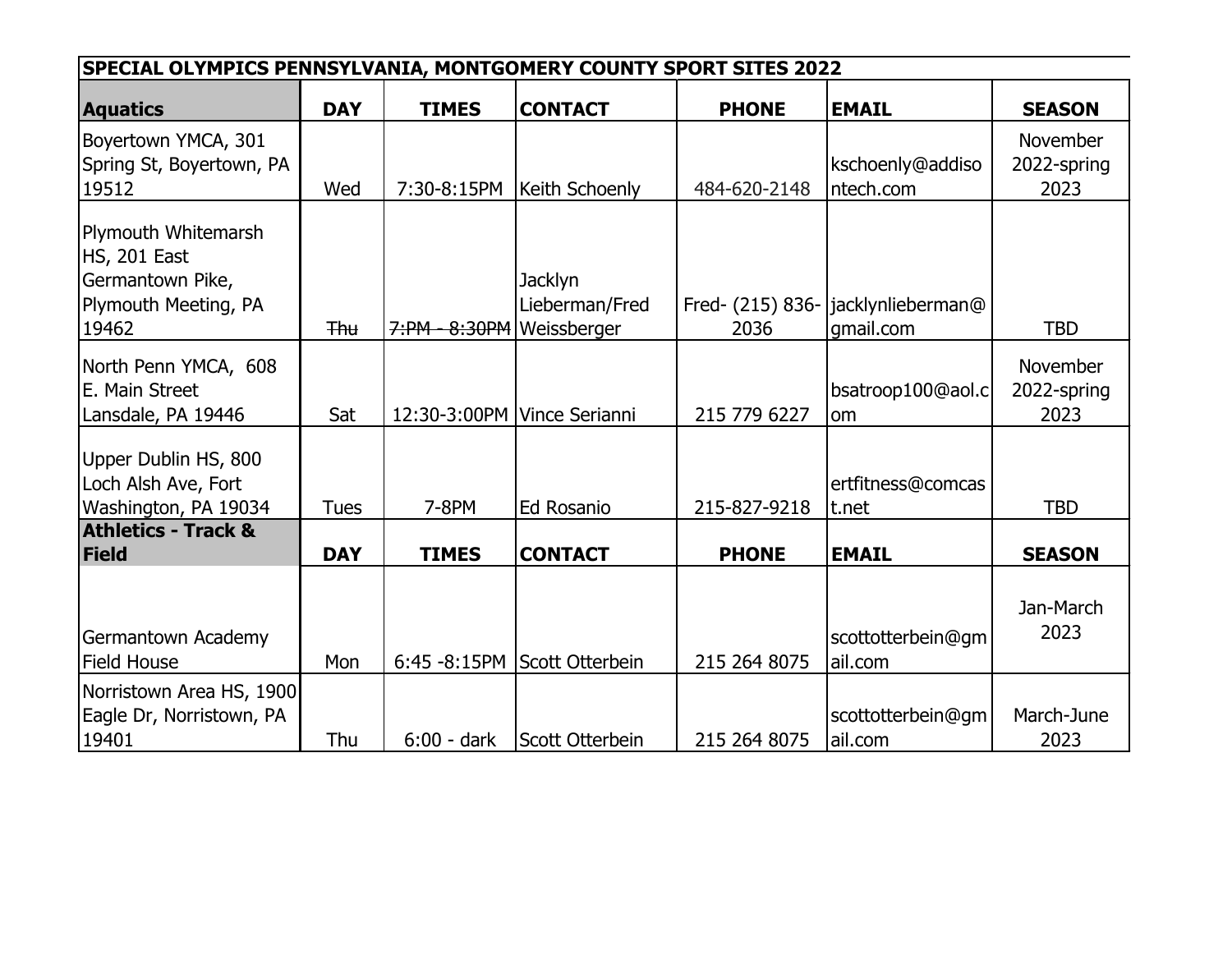|            |                                        |                                                            |                                                                                 |                                                          | March-June                                                                                 |
|------------|----------------------------------------|------------------------------------------------------------|---------------------------------------------------------------------------------|----------------------------------------------------------|--------------------------------------------------------------------------------------------|
|            |                                        |                                                            |                                                                                 |                                                          | 2023                                                                                       |
|            |                                        |                                                            |                                                                                 |                                                          |                                                                                            |
| <b>DAY</b> | <b>TIMES</b>                           | <b>CONTACT</b>                                             | <b>PHONE</b>                                                                    | <b>EMAIL</b>                                             | <b>SEASON</b>                                                                              |
|            |                                        |                                                            |                                                                                 |                                                          |                                                                                            |
|            |                                        |                                                            |                                                                                 |                                                          | Spring 2023                                                                                |
|            |                                        |                                                            |                                                                                 |                                                          |                                                                                            |
|            |                                        |                                                            |                                                                                 |                                                          | December 2022                                                                              |
|            |                                        |                                                            |                                                                                 |                                                          | June 2023                                                                                  |
|            |                                        |                                                            |                                                                                 |                                                          |                                                                                            |
|            |                                        |                                                            |                                                                                 |                                                          | December 2022                                                                              |
| Sunday     |                                        |                                                            | 215 672 9263                                                                    |                                                          | June 2023                                                                                  |
| <b>TBD</b> | <b>TBD</b>                             | Sean Hanley                                                | 215 527 2475                                                                    | seanhanley221@g<br>mail.com<br>/ mgbbabe1970@<br>msn.com | Jan-June 2023                                                                              |
| Mon        | $6:30 - 8PM$                           | Kathie Kerper and<br>Tom Grace                             | 215 913 0043                                                                    | specialknp@comca<br>st.net /<br>thomas.grace@dla.<br>mil | Jan-June 2023                                                                              |
|            | Sun<br>Conshohocken, PA 19428 Thursday | 11:30AM -<br>1:30PM<br>6:45-8:30PM<br>Thursday<br>6:30-8PM | Scott Otterbein<br><b>Craig Simon</b><br>Fran Brett<br>11:15AM-1PM   Fran Brett | 215 264 8075<br>610 825 3109<br>215 672 9263             | scottotterbein@gm<br>ail.com<br>annsomc@gmail.co<br>montcobball@gmail<br>montcobball@gmail |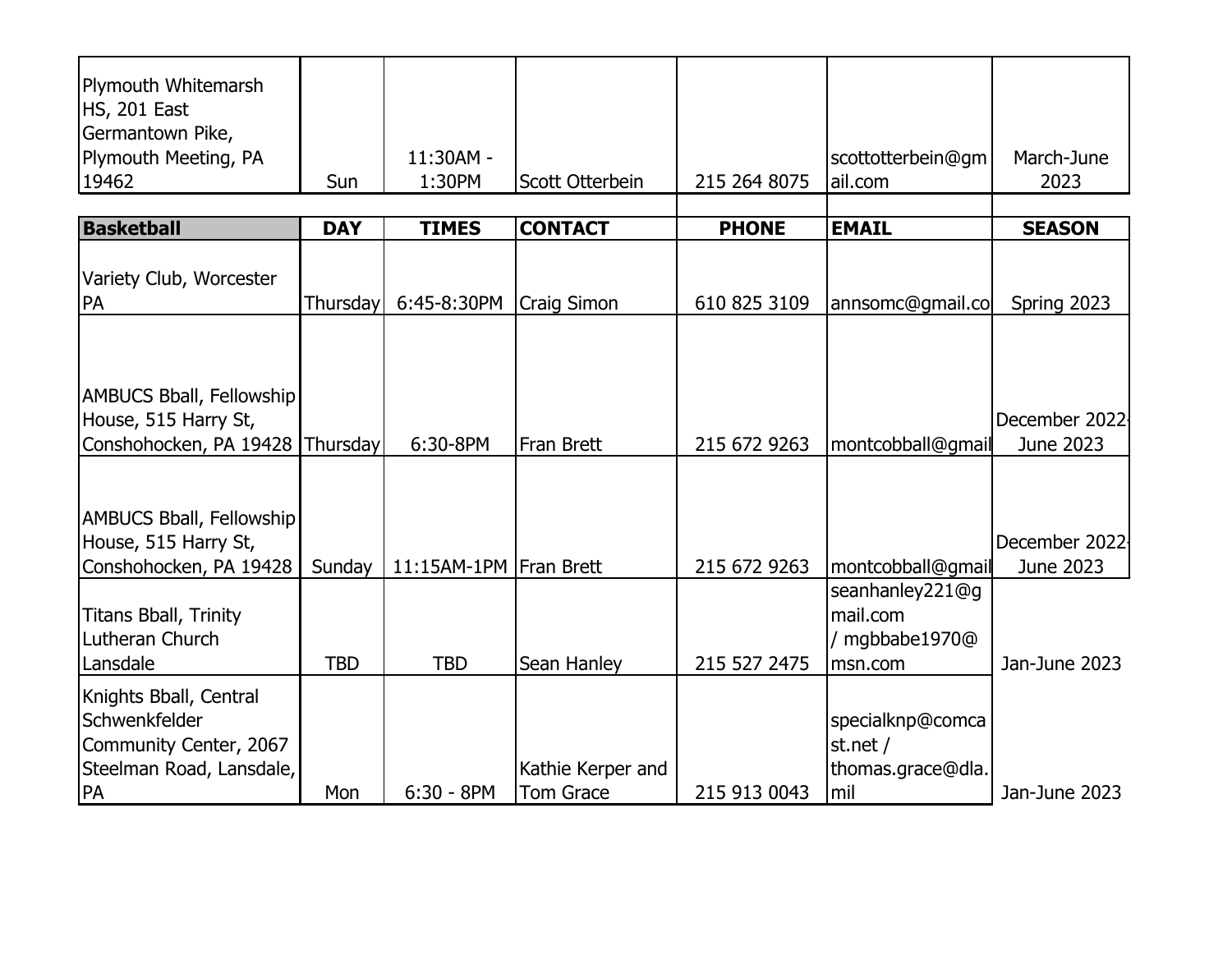| <b>Bocce</b>                                                                                             | <b>DAY</b> | <b>TIMES</b> | <b>CONTACT</b>            | <b>PHONE</b> | <b>EMAIL</b>                    | <b>SEASON</b>  |
|----------------------------------------------------------------------------------------------------------|------------|--------------|---------------------------|--------------|---------------------------------|----------------|
| Conshohocken Bocce<br>Club, 339 W 3rd Ave,<br>Conshohocken, PA 19428                                     | Sat        | 9:30 AM      | Peter Moore               | 610-539-5406 | pemlex@att.net                  | July-Nov 2022  |
| Palmer Park Bocce<br>Courts, 4019 Creamery<br>Road, Collegeville PA                                      | Sat        |              | 9:00AM -12N Jerry Mahoney | 610-247-1200 | jmahoney@popbox<br>.com         | Jul - Nov 2022 |
| <b>Bowling</b>                                                                                           | <b>DAY</b> | <b>TIMES</b> | <b>CONTACT</b>            | <b>PHONE</b> | <b>EMAIL</b>                    | <b>SEASON</b>  |
| <b>AMBUCS Our Town Alley,</b><br>2912 Swede Rd, East<br>Norriton, PA 19401<br><b>SPECIAL FRIENDS Our</b> | Sun        | 11AM - 1 PM  | <b>Vince Flocco</b>       | 610 828 6904 | vflocco@verizon.n<br>et         | Sept-Dec       |
| Town Alley, 2912 Swede<br>Rd, East Norriton, PA<br>19401                                                 | Sun        | $1 - 3PM$    | <b>Diane Spencer</b>      | 215-500-9162 | dspencer215@veri<br>zon.net     | Sept-Dec       |
| Limerick Bowl, 653 W<br>Ridge Pike, Limerick, PA<br>19468                                                | <b>TBD</b> | <b>TBD</b>   | Tina Cappiello            | 484-744-0030 | coachtinasopa@g<br>mail.com     | Sept-Dec       |
| Equestrian                                                                                               | <b>DAY</b> | <b>TIMES</b> | <b>CONTACT</b>            | <b>PHONE</b> | <b>EMAIL</b>                    | <b>SEASON</b>  |
| Sebastian's Riding Assoc.,<br>3589 Water Street Rd,<br>Collegeville, PA 19426                            | Varies     | Varies       | <b>Chris Hanebury</b>     | 610-489-3741 | sebastianriding@v<br>erizon.net | Year Rnd Appts |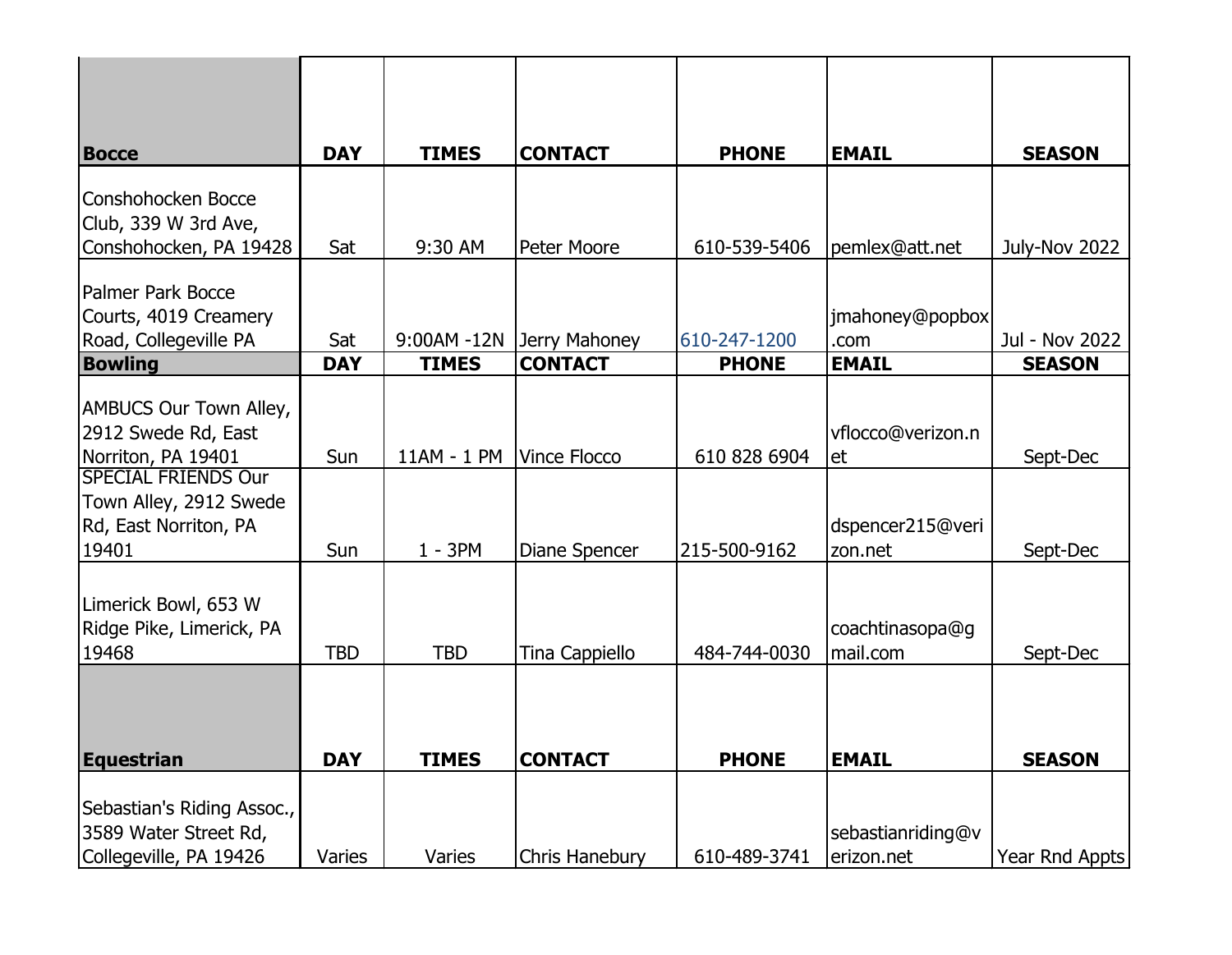| <b>Figure Skating</b>       | <b>DAY</b>  | <b>TIMES</b> | <b>CONTACT</b>       | <b>PHONE</b> | <b>EMAIL</b>     | <b>SEASON</b>   |
|-----------------------------|-------------|--------------|----------------------|--------------|------------------|-----------------|
|                             |             |              |                      |              |                  |                 |
|                             |             |              |                      |              |                  |                 |
| <b>Ardmore Skating Club</b> |             |              |                      |              |                  |                 |
| 220 Holland Ave,            |             |              |                      |              | kgphotos@comcas  | Oct 2022 - Jan, |
| Ardmore, PA 19003           | Sunday      | 4:45-6:15PM  | Keith Gengler        | 302-521-1006 | t.net            | 2023            |
| <b>Flag Football</b>        | <b>DAY</b>  | <b>TIMES</b> | <b>CONTACT</b>       | <b>PHONE</b> | <b>EMAIL</b>     | <b>SEASON</b>   |
| <b>UNIFIED FLAG</b>         |             |              |                      |              |                  |                 |
| <b>FOOTBALL Pathway</b>     |             |              |                      |              |                  |                 |
| School, 162 Egypt Road,     |             |              |                      |              | swimmell@yahoo.c |                 |
| Jeffersonville PA 19403     | <b>Tues</b> | 5:45-7:0PM   | <b>Steve Wimmell</b> | 610-639-9773 |                  |                 |
|                             |             |              |                      |              | om               | Aug-Nov 2022    |
|                             |             |              |                      |              |                  |                 |
| <b>TRADITIONAL AND</b>      |             |              |                      |              |                  |                 |
| <b>UNIFIED Pathway</b>      |             |              |                      |              |                  |                 |
| School, 162 Egypt Road,     |             | 9:30 AM -    |                      |              | swimmell@yahoo.c |                 |
| Jeffersonville PA 19403     | Sat         | 12:00PM      | <b>Steve Wimmell</b> | 610-639-9773 | <b>om</b>        | Aug-Nov         |
|                             |             |              |                      |              |                  |                 |
|                             |             |              |                      |              |                  |                 |
|                             |             |              |                      |              |                  |                 |
| <b>Floor Hockey</b>         | <b>DAY</b>  | <b>TIMES</b> | <b>CONTACT</b>       | <b>PHONE</b> | <b>EMAIL</b>     | <b>SEASON</b>   |
|                             |             |              |                      |              |                  |                 |
|                             |             |              |                      |              |                  |                 |
|                             |             |              |                      |              |                  |                 |
| Site location for 2023      |             |              |                      |              | csimon@geiger.co | Jan-March       |
| <b>TBD</b>                  | <b>TBD</b>  | <b>TBD</b>   | Craig Simon          | 610 825 3109 | m                | 2023            |
|                             |             |              |                      |              |                  |                 |
| Golf                        | <b>DAY</b>  | <b>TIMES</b> | <b>CONTACT</b>       | <b>PHONE</b> | <b>EMAIL</b>     | <b>SEASON</b>   |
|                             |             |              |                      |              |                  |                 |
|                             |             |              |                      |              |                  |                 |
| Level I Westover Golf       |             |              |                      |              | jamesrhare@hotm  |                 |
| Club                        | <b>TBD</b>  | <b>TBD</b>   | Jim Hare             | 215 368 2479 | ail.com          | Apr - Jun 2022  |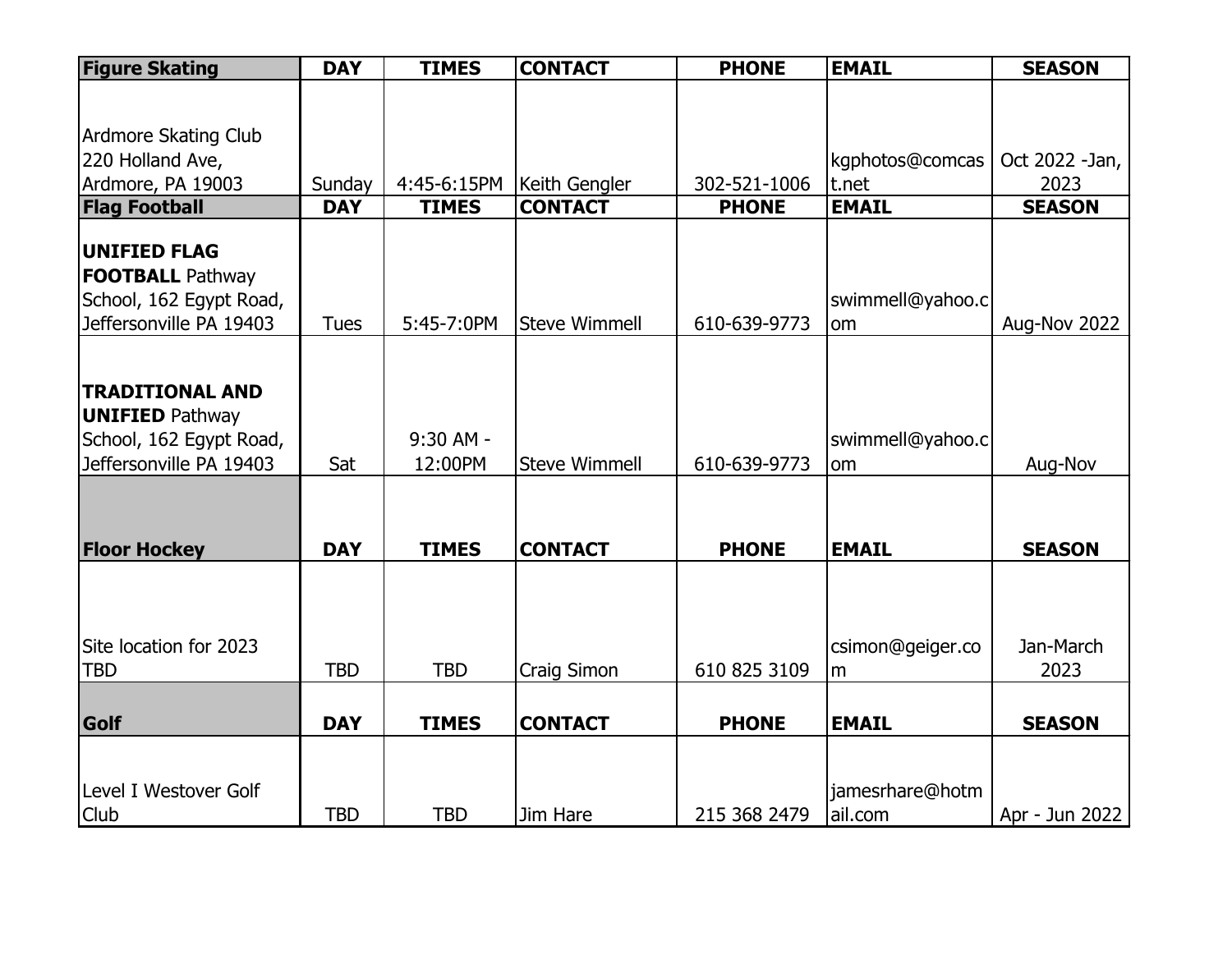| Level II & IV Rotating<br>Courses:<br>Flourtown Country Club;<br>LuLu CC; Bluestone CC; &<br>Upper Dublin Golf &<br>Fitness Center. | <b>TBD</b> | <b>TBD</b>    | Jim Hare                            | 215 368 2479                                       | jamesrhare@hotm<br>ail.com   | Apr - Jun 2022       |
|-------------------------------------------------------------------------------------------------------------------------------------|------------|---------------|-------------------------------------|----------------------------------------------------|------------------------------|----------------------|
| <b>Gymnastics, Artistic &amp;</b><br>Rhythmic                                                                                       | <b>DAY</b> | <b>TIMES</b>  | <b>CONTACT</b>                      | <b>PHONE</b>                                       | <b>EMAIL</b>                 | <b>SEASON</b>        |
| Willow Grove Y, 3700<br>Davisville Road, Hatboro,<br>PA 19090                                                                       | Sat        |               | $2:00 - 3:00$ PM Jenn Woodling      |                                                    | goofy0413x@aol.c<br>om       | Nov 2022-May<br>2023 |
| <b>Long Distance</b><br><b>Running/Walking</b>                                                                                      |            |               |                                     |                                                    |                              |                      |
| <b>Montgomery County</b><br>Comm. College, 340<br>Dekalb Pike, Blue Bell, PA<br>19422                                               | Thur       |               | 5:00 - 7:30PM Scott Otterbein       | 215 264 8075                                       | scottotterbein@gm<br>ail.com | July-Nov 2022        |
| Heebner Park, 3115<br>Heebner Road,<br>Collegeville, PA 19426                                                                       | Sun        |               | 1:30 - 3:45PM Scott Otterbein       | 215 264 8075                                       | scottotterbein@gm<br>ail.com | July-Nov 2022        |
| Powerlifting                                                                                                                        | <b>DAY</b> | <b>TIMES</b>  | <b>CONTACT</b>                      | <b>PHONE</b>                                       | <b>EMAIL</b>                 | <b>SEASON</b>        |
| North Penn YMCA, 608<br><b>IE. Main Street</b><br>Lansdale, PA 19446                                                                | <b>TBD</b> | <b>TBD</b>    | Clarence<br>Williams/Sean<br>Hanley | Clarence 267-<br>475-6057 Sean:<br>215 527<br>2475 | Hudson717@msn.<br>com        | Aug 2022-Jun<br>2023 |
| Spring Valley YMCA, 19<br>W Linfield Rd,<br>Royersford, PA 19468                                                                    | Friday     | $6:00 - 8$ PM | Mark Brittingham                    |                                                    | malafferty@verizo<br>n.net   | Year Rnd             |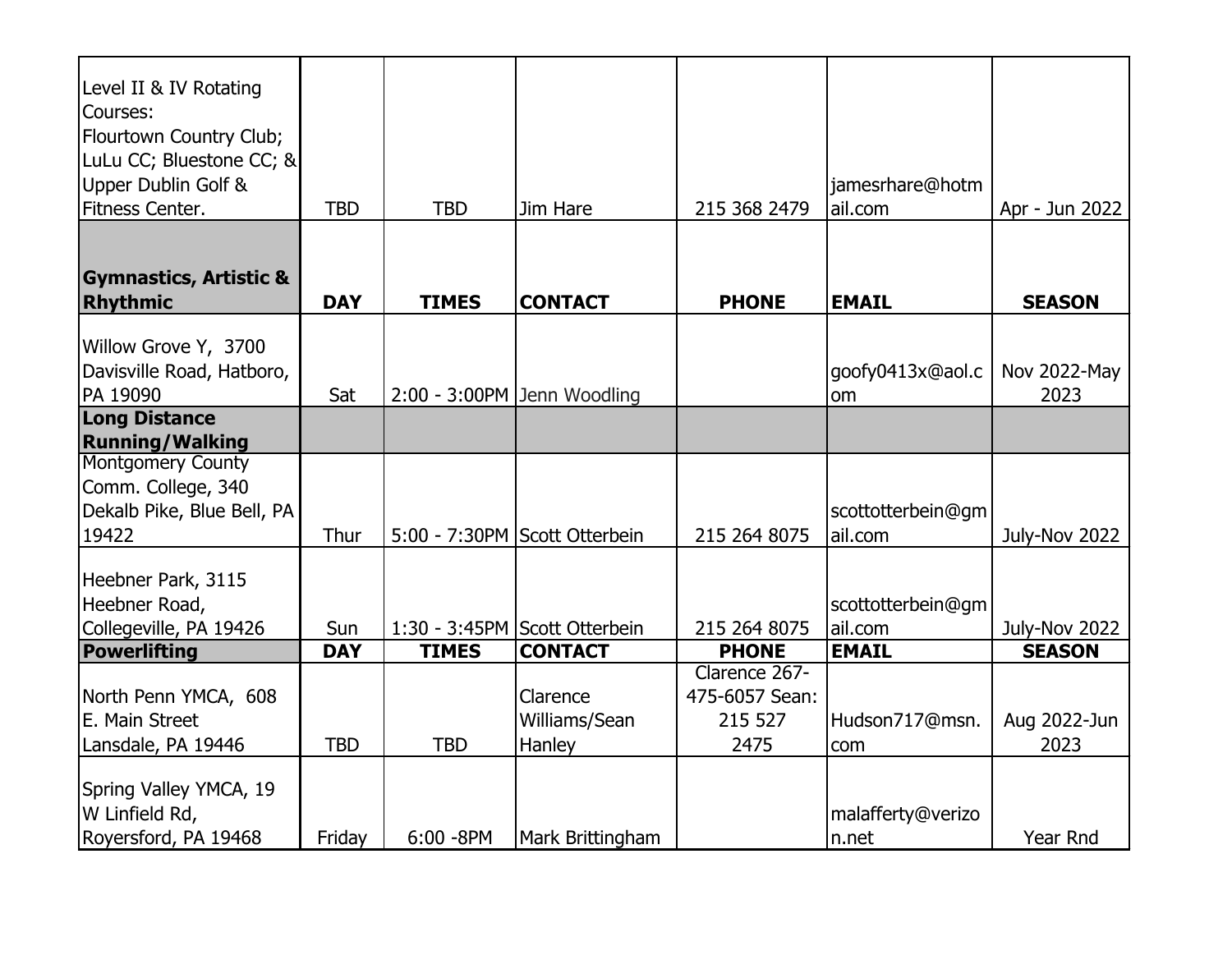| <b>Skiing and Snow Shoe</b>                                                                   | <b>DAY</b>  | <b>TIMES</b>                                 | <b>CONTACT</b>       | <b>PHONE</b>    | <b>EMAIL</b>                                | <b>SEASON</b>     |
|-----------------------------------------------------------------------------------------------|-------------|----------------------------------------------|----------------------|-----------------|---------------------------------------------|-------------------|
| Spring Mountain Ski Area,                                                                     |             |                                              |                      |                 |                                             |                   |
| 757 Spring Mt Rd,                                                                             |             |                                              |                      | Mary Brock 267- | johnsontim94@gm                             | Nov 2022-         |
| Schwenksville, PA 19473                                                                       | Sunday      | 6-8PM                                        | Tim Johnson          | 408-3319        | ail.com                                     | <b>March 2023</b> |
| Soccer                                                                                        | <b>DAY</b>  | <b>TIMES</b>                                 | <b>CONTACT</b>       | <b>PHONE</b>    | <b>EMAIL</b>                                | <b>SEASON</b>     |
| Montgomery County<br>Comm. College, 340<br>Dekalb Pike, Blue Bell, PA<br>19422                | Thu         | 6-8 PM                                       | Jill Schoeniger      | 610 996 0697    | jcschoeniger@gma   August 4, 2022<br>il.com | -Nov              |
| Soccer                                                                                        | <b>DAY</b>  | <b>TIMES</b>                                 | <b>CONTACT</b>       | <b>PHONE</b>    | <b>EMAIL</b>                                | <b>SEASON</b>     |
| lCentral Schwenkfelder<br>Community Center, 2067<br>Steelman Road, Lansdale,<br>Pennsylvania. | <b>Tues</b> | $6 - 7:30PM$<br>and 7-8:30PM   Ashley Vaitis |                      | 215-350-9878    | ashleyvaitis@gmail<br>.com                  | August -Nov       |
| <b>Softball</b>                                                                               | <b>DAY</b>  | <b>TIMES</b>                                 | <b>CONTACT</b>       | <b>PHONE</b>    | <b>EMAIL</b>                                | <b>SEASON</b>     |
| Pathway School, 162<br>Egypt Road, Jeffersonville<br>PA 19403                                 |             | Wednesdays and<br>Saturdays                  | <b>Steve Wimmell</b> | 610-639-9773    | swimmell@yahoo.c<br>om                      | Spring 2023       |
| Tennis                                                                                        | <b>DAY</b>  | <b>TIMES</b>                                 | <b>CONTACT</b>       | <b>PHONE</b>    | <b>EMAIL</b>                                | <b>SEASON</b>     |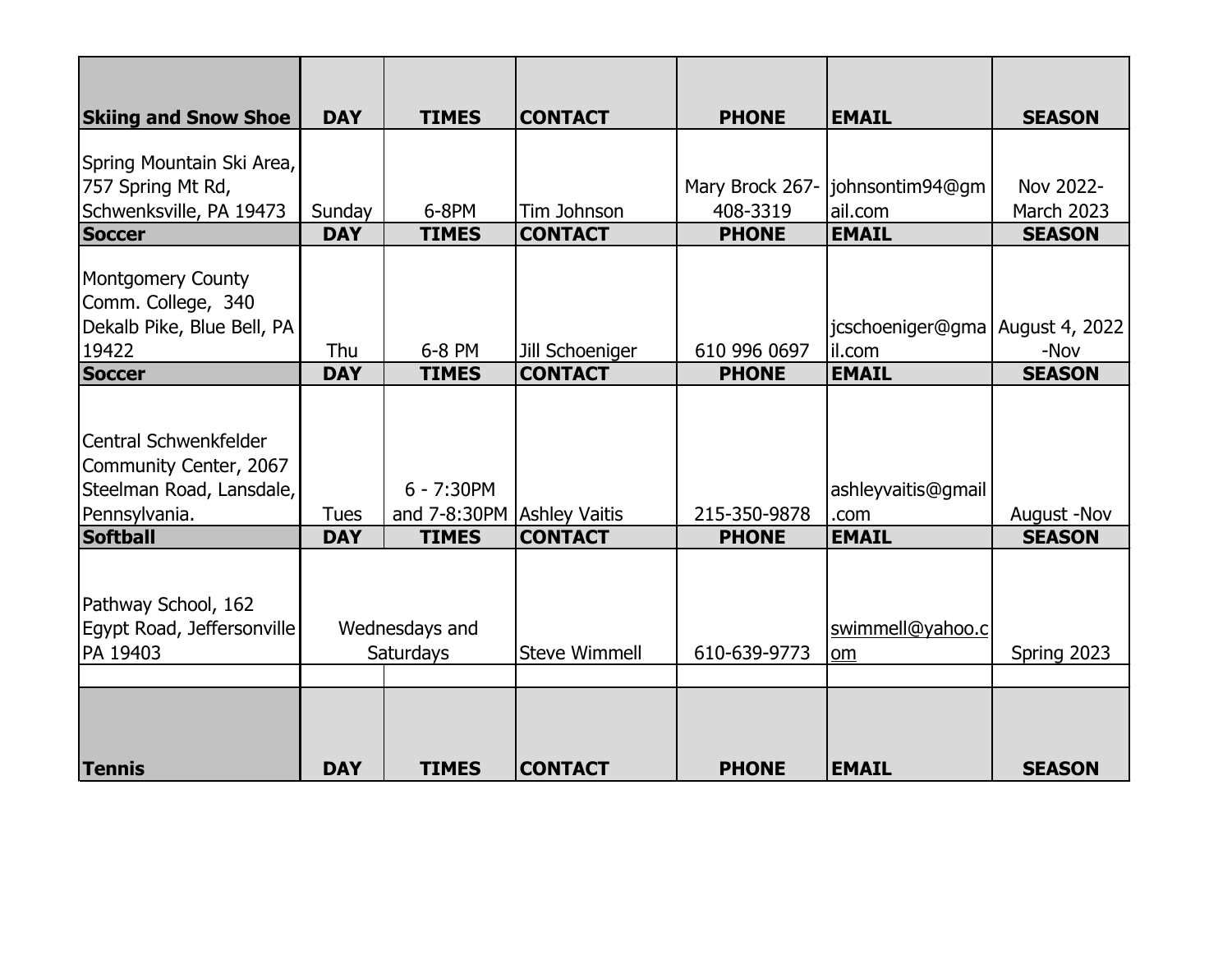| <b>Gwynedd Mercy</b><br>University, 1325 Sumney<br>Town Pike, Gwynedd<br>Valley, PA 19437<br>Unified Softball | <b>TBD</b> | <b>TBD</b>   | <b>Tony Gillespie</b> |                  | tonygillespie@com<br>cast.net       | Spring 2023        |
|---------------------------------------------------------------------------------------------------------------|------------|--------------|-----------------------|------------------|-------------------------------------|--------------------|
|                                                                                                               | <b>DAY</b> | <b>TIMES</b> | <b>CONTACT</b>        | <b>PHONE</b>     | <b>EMAIL</b><br>Kelly.gallagher24@  | <b>SEASON</b>      |
| Variety Club, 2950<br>Potshop Rd, Worcester                                                                   | <b>TBD</b> | <b>TBD</b>   | Kelly Gallagher       | $(267)$ 614 4690 | yahoo<br>.com                       | Spring 2023        |
| Janssen R&D Field,<br><b>Talamore Dr</b><br>& Welsh Rd, Springhouse                                           | <b>TBD</b> | <b>TBD</b>   | Kelly Gallagher       | $(267)$ 614 4690 | Kelly.gallagher24@<br>yahoo<br>.com | Spring 2023        |
| <b>Volleyball</b>                                                                                             | <b>DAY</b> | <b>TIMES</b> | <b>CONTACT</b>        | <b>PHONE</b>     | <b>EMAIL</b>                        | <b>SEASON</b>      |
| Fellowship House, 515<br>Harry St, Conshohocken,<br>PA 19428                                                  | Thu        | $6:30 - 8PM$ | <b>Steve Lesse</b>    | $(610)$ 322-4826 | sless711@MSN.co<br>$\mathsf{Im}$    | August-Nov<br>2022 |
| Bryn Athyn Church<br>School, 600 Tomlinson                                                                    |            |              |                       | 267-257-0730     | rsavball@aol.com                    | Sep - May          |
| Road, Bryn Athyn PA                                                                                           | <b>TBD</b> | <b>TBD</b>   | Kerry Leraris         |                  |                                     |                    |